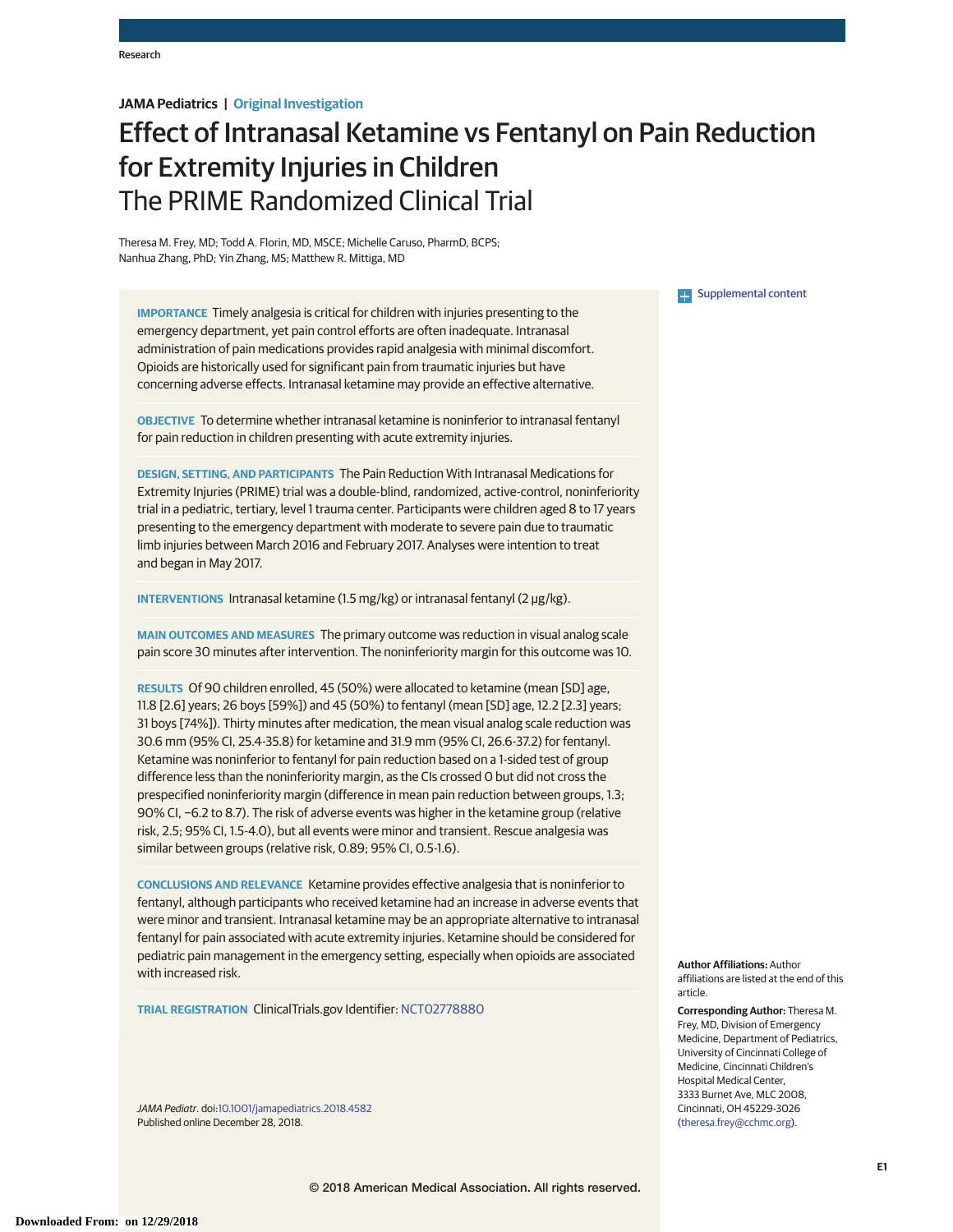nadequate pain control in the emergency department (ED) is a major public health concern, as emphasized by a recent Institute of Medicine report.<sup>1</sup> Despite increased awareness, pain continues to be underdiagnosed and unde nadequate pain control in the emergency department (ED) is a major public health concern, as emphasized by a recent Institute of Medicine report.<sup>1</sup> Despite increased awareness, larly in children.<sup>2</sup> When children do receive pain medication, they often encounter long delays in administration,<sup>3</sup> in part owing to the time required to obtain intravenous access. The intranasal administration route is a more efficient alternative for delivering analgesia<sup>4</sup> and is gaining popularity owing to its rapid onset of action, minimal discomfort, and relative simplicity.

Opioids are themost commonly used class of analgesics for children presenting with severe pain due to traumatic injuries<sup>5</sup> but have several concerning adverse effects (AEs), including increased risk of serious AEs requiring interventions when given before procedural sedation.<sup>6</sup> Patients also may have a genetic predisposition to diminished opioid sensitivity<sup>7</sup> or an opioid allergy.Therefore, ideal dosing to adequately control severe pain yet avoid medication-related AEs is difficult to ascertain,<sup>8</sup> which may lead clinicians to seek nonopioid alternatives.

As a dissociative anesthetic, ketamine is used to facilitate painful procedures in the pediatric ED.<sup>9</sup> At subdissociative doses, ketamine is emerging as an alternative medication for treating pain<sup>10-12</sup> in adults<sup>13-20</sup> and children.<sup>21-24</sup> Two studies of intranasal ketamine for treatment of acute injury-related pain in the pediatric ED setting exist. The PICHFORK trial<sup>22</sup> compared intranasal ketamine (1mg/kg) and intranasal fentanyl (1.5 μg/kg) and reported similar and clinicallymeaningful pain reduction at 30 minutes. Reynolds et  $al^{24}$  compared the same medications, dosing, and routes and reported similar pain reduction at 20 minutes with frequent AEs. Limitations of these studies include conservative dosing, routine coadministration of either ibuprofen or acetaminophen, andmerging of pain scales limiting the precision of the pain reduction estimate.

The objective of the Pain Reduction With Intranasal Medications for Extremity Injuries (PRIME) trial was to demonstrate that intranasal subdissociative ketamine is noninferior to intranasal fentanyl for treatment of acute pain associated with traumatic limb injuries in children presenting to the ED without routinely administered ibuprofen/acetaminophen.

#### Methods

#### Study Design and Participants

This was a prospective, double-blind, randomized, noninferiority clinical trial of intranasal ketamine compared with intranasal fentanyl in a tertiary care children's hospital ED from March 2016 to February 2017. The full trial protocol is available in [Supplement 1.](https://jama.jamanetwork.com/article.aspx?doi=10.1001/jamapediatrics.2018.4582&utm_campaign=articlePDF%26utm_medium=articlePDFlink%26utm_source=articlePDF%26utm_content=jamapediatrics.2018.4582) Analyses began May 2017. The study sample was identified through an established triage process identifying children with an acute painful extremity injury. Inclusion criteria were (1) age 8 to 17 years, (2) presence of acute extremity injury, (3) visual analog scale (VAS) score higher than 35 mm (moderate to severe pain),<sup>25</sup> and (4) legal guardian presence. Exclusion criteria included (1) significant head, chest, abdomen or spine injury, (2) Glasgow Coma Scale less than 15 or inability to report a VAS score, (3) nasal trauma or aberrant nasal anatomy, (4) active epistaxis, (5) ketamine or fentanyl allergy, (6) history of psycho**Question** Is intranasal ketamine (1.5 mg/kg) noninferior to intranasal fentanyl (2 μg/kg) for reducing moderate to severe pain in children aged 8 to 17 years with traumatic extremity injuries?

**Findings** In this noninferiority randomized clinical trial of 90 children presenting to emergency departments with pain due to traumatic limb injury, intranasal ketamine was noninferior to intranasal fentanyl for pain relief, with mean reductions in visual analog scale pain scores of 30.6 mm and 31.9 mm, respectively, at 30 minutes after intervention.

**Meaning** Ketamine provides effective analgesia that is not inferior to fentanyl, although participants who received ketamine had an increase in adverse events that were minor and transient; intranasal ketamine may be an appropriate alternative to opioids for pain associated with acute extremity injuries.

sis, (7) opioid administration prior to arrival, (8) non-English speaking, (9) in police custody, and (10) postmenarchal girls without a negative pregnancy test. This study was approved by the Cincinnati Children's Hospital Medical Center institutional review board and regulated by the US Food and Drug Administration [\(NCT02778880\)](https://clinicaltrials.gov/ct2/show/NCT02778880). Legal guardians provided written informed consent prior to enrollment. Patients provided assent if they were 12 years or older and had a VAS score less than 60.25

#### Randomization and Allocation Concealment

Randomization was achieved using computer-generated, randomly varied blocks of 6 and 8 using a 1:1 ratiowithin blocks. Allocation was concealed using sequentially numbered, sealed envelopes, and blinding after randomization was ensured by using syringes with identical volume, color, and odor.

#### Study Procedures, Interventions, Dose Preparation, and Dispensing

Patients were randomized to receive either ketamine (1.5 mg/kg) or fentanyl (2 μg/kg). Undiluted studymedication, 50mg/mL of ketamine hydrochloride (Mylan Institutional LLC) or 50 μg/mL fentanyl citrate (West-Ward Pharmaceuticals), was drawn into a 3-mL syringe prepared by the Investigational Drug Services pharmacy. Emergency department and study staff, the patient, and family members were all blinded to the intervention.

Syringes were individually stored with a deidentified, weightbased dose administration reference (eFigure 1 in Supplement 2). Drug volumes were prespecified according to weight ranges for each studymedication and rounded to the nearest 0.1mL.With the maximum deliverable intranasal volume of  $2 \text{ mL}$ ,<sup>26</sup> the maximum study drug doses were 100 mg of ketamine and 100 μg of fentanyl. Each syringe contained an additional 0.1 mL of medication representing the atomizer priming volume. Doses were administered in alternating 0.5 mL aliquots between nares via an intranasal mucosal atomization device (Wolfe-Tory Medical, Inc).

Data were gathered from study forms and electronic medical records. Video monitoring of patients provided continuous vital sign data during the first 15minutes after study drug administration. All outcomes were collected at baseline (before study drug administration) and at 15, 30, and 60 minutes after study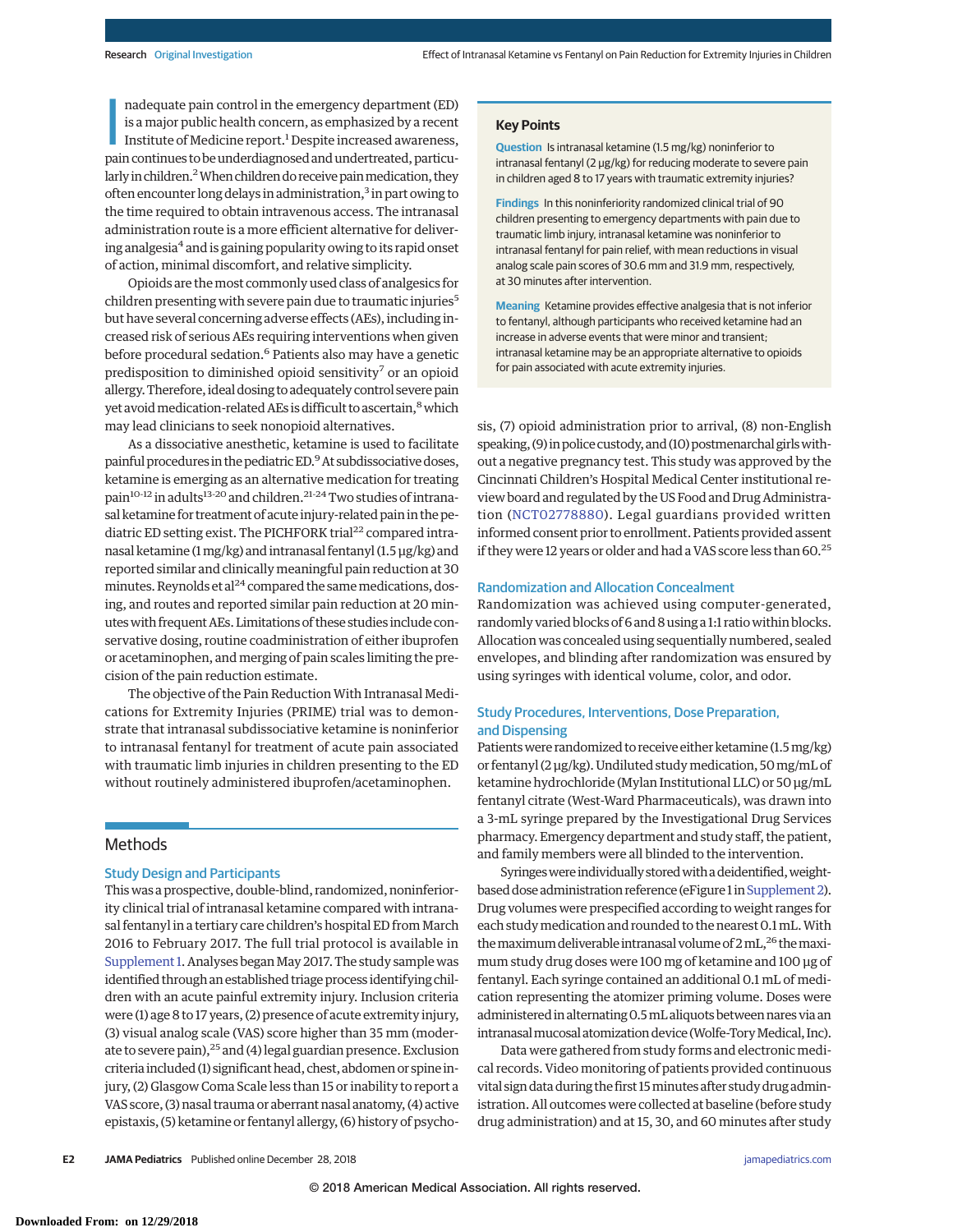intervention. Video review allowed vital signs to be collected every minute for the first 15 minutes. To assess blinding, study staff were asked to guess at the 30-minute assessment which medication had been received. Enrolled patients were monitored for AEs (graded by the Common Terminology Criteria for Adverse Events, version  $4.0^{27}$ ) and abnormal vital signs for 120 minutes after studymedication administration. Demographic and physical examination information was collected. Patients were contacted 30 days later to determine if additional AEs or unanticipated health care visits had occurred. All AEs related to study medication were followed to resolution.

#### Outcome Measures

The primary outcome was the difference in pain reduction between groups 30 minutes after treatment, as measured by the VAS, a sensitive and validated tool for children 8 years or older in which the child places a perpendicular mark along a 100-mm horizontal line anchored with "no pain" at 1 end and "worst possible pain" at the other.<sup>28,29</sup> The distance from the "no pain" anchor to the mark is measured in millimeters, providing a score of 0 to 100 (eFigure 2 in [Supplement 2\)](https://jama.jamanetwork.com/article.aspx?doi=10.1001/jamapediatrics.2018.4582&utm_campaign=articlePDF%26utm_medium=articlePDFlink%26utm_source=articlePDF%26utm_content=jamapediatrics.2018.4582). Secondary outcomes included sedation level as measured by the University of Michigan Sedation Scale (eTable 1 in [Supplement 2\)](https://jama.jamanetwork.com/article.aspx?doi=10.1001/jamapediatrics.2018.4582&utm_campaign=articlePDF%26utm_medium=articlePDFlink%26utm_source=articlePDF%26utm_content=jamapediatrics.2018.4582),<sup>30</sup> capnometry values, AEs, need for rescue analgesia, and change in vital signs using the Pediatric Advanced Life Support guideline to define normal vital signs.<sup>31</sup>

#### Statistical Analysis

The primary outcome was the difference in mean pain score reduction from baseline to 30minutes after the study intervention between the ketamine and fentanyl groups. Sample sizewas determined using a noninferiority test for the difference between 2means. Given that the literature suggests aminimum clinically significant difference in VAS pain score in children of 10 mm to 13 mm,<sup>32-34</sup> we chose a noninferiority margin of 10. Using data from the PICHFORK trial,<sup>22</sup> we assumed a true difference between means of 5. Using the interquartile range data from the PICHFORK trial<sup>22</sup> and assuming normality for the pain scores, we estimated the SDs to be 29.63 and 22.22 for the rating reduction at 30minutes for the fentanyl and ketamine groups, respectively. Therefore, with  $\alpha = 0.05$  and  $\beta = 0.20$  (80% power), the sample size required to detect this differencewas estimated to be 39 patients in each group, for a total of 78 patients. We enrolled 90 patients, anticipating that not all patients would be fully evaluable.

Baseline and demographic characteristics were summarized using means and SDs for continuous variables that were normally distributed, medians for nonnormally distributed variables, and proportions for categorical variables. The 2 study groups were compared using the *t* test for normally distributed data, Mann-Whitney *U* test for nonparametric data, and  $\chi^2$  or Fisher exact test to evaluate proportions in dichotomous outcomes. For the primary outcome, a 1-sided 2-sample *t* test was performed while taking into consideration the noninferioritymargin to test whether pain reduction with ketamine was noninferior to fentanyl. Risk differences with 95% CIs were used to compare dichotomous outcomes such as rescue analgesia and AEs.*P*values less than .05 were considered statistically significant regarding the primary outcome. All statistical analyseswere conducted using SAS 9.4 (SAS Institute Inc).



a Other reasons: research coordinator was not present, patient was not in proper location, study enrollment was on hold for regulatory purposes, and clinician preference.

<sup>b</sup> Reasons for withdrawal: inability to provide urine for pregnancy test, parental preference changed, clinician preference, and unavailability of medication.

<sup>c</sup> For 1 patient, only secondary outcome data were reported owing to missing baseline visual analog scale score. Therefore, 43 had primary outcome measures available.

#### Results

#### Characteristics of Study Participants

During the study period, 354 children were assessed for eligibility, of which 264 were excluded (Figure 1). Ninety patients were enrolled and randomized. Four patients were withdrawn before medication administration. Eighty-six patientswere included in this analysis. Fifteen patientswere unable to be contacted at the 30-day telephone call (7 patients in the ketamine group and 8 patients in the fentanyl group). Demographic, baseline, and injury characteristics of randomized patients are depicted in Table 1. Baseline pain scores between groups were similar.

#### Main Results

Table 2 and Figure 2<sup>35</sup> summarize results from noninferiority testing for pain score differences. One patient in the ketamine group did not have a baseline pain score documented and 4 patients withdrew, resulting in 43 patients randomized to the ketamine group and42patients randomized to the fentanyl group included in the primary outcome analysis. Both groups experienced significant pain reduction at 15, 30, and 60 minutes with similar pain reduction between groups at each time. Pain reduction was sustained over the first 60 minutes for both groups. Ketamine was noninferior to fentanyl with regard to the primary outcome of pain reduction 30 minutes after study medication administration, as the CIs crossed 0 but did not cross the prespecified noninferiority margin (Figure 2).

There was no significant difference in highest achieved sedation scores between the groups (eTable 2 in [Supplement 2\)](https://jama.jamanetwork.com/article.aspx?doi=10.1001/jamapediatrics.2018.4582&utm_campaign=articlePDF%26utm_medium=articlePDFlink%26utm_source=articlePDF%26utm_content=jamapediatrics.2018.4582). Neither group experienced a University of Michigan Sedation Scale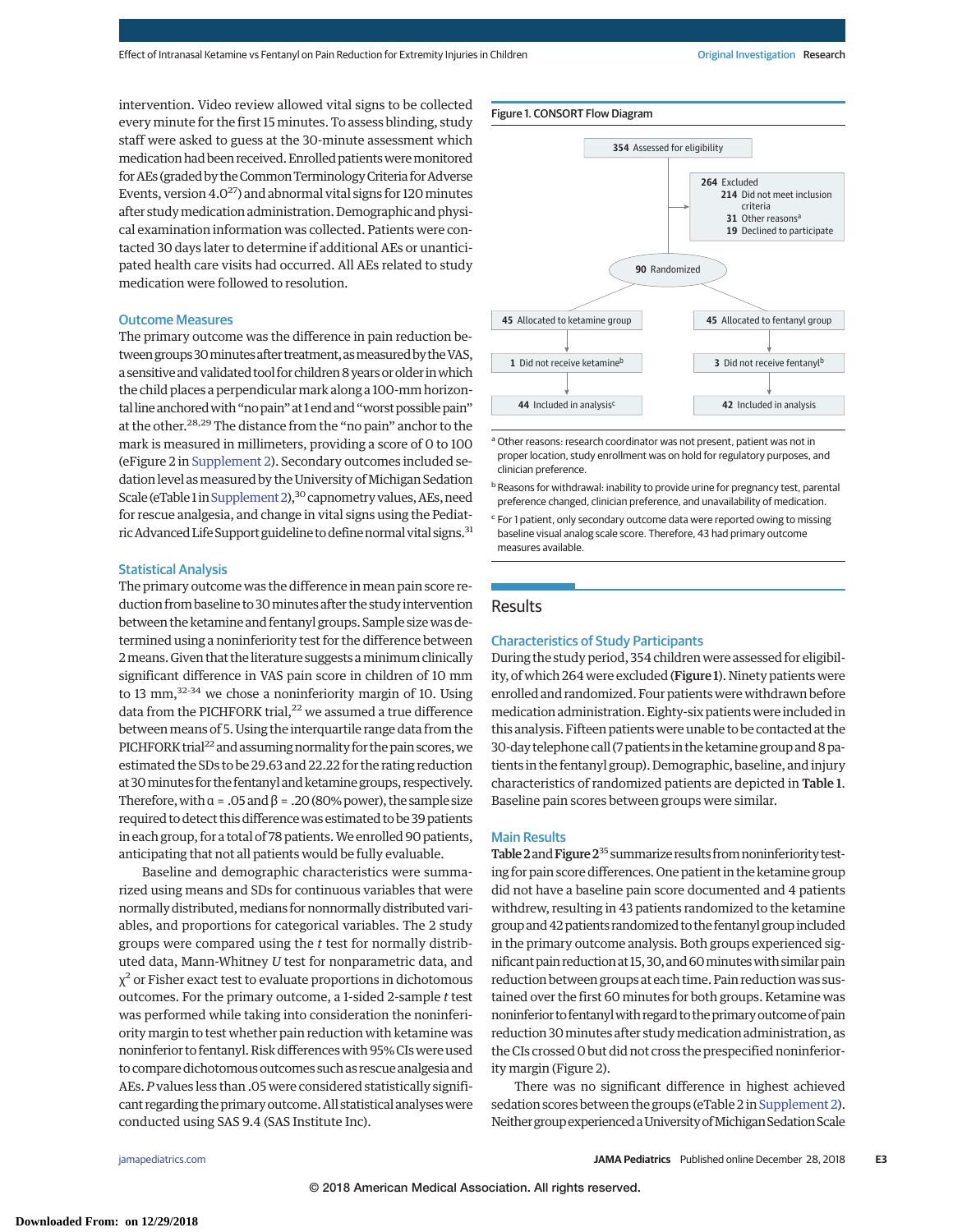| Table 1. Baseline Characteristics |
|-----------------------------------|
|-----------------------------------|

|                                                              | No. (%)                       |                        |
|--------------------------------------------------------------|-------------------------------|------------------------|
| Variable                                                     | <b>Ketamine</b><br>$(n = 44)$ | Fentanyl<br>$(n = 42)$ |
| Age, mean (SD), y                                            | 11.8(2.6)                     | 12.2(2.3)              |
| Male                                                         | 26 (59)                       | 31 (74)                |
| Weight, mean (SD), kg                                        | 45.8 (14.4)                   | 50.8(22.8)             |
| Non-Hispanic                                                 | 44 (100)                      | 40 (95)                |
| Race                                                         |                               |                        |
| White                                                        | 30(68)                        | 29 (69)                |
| <b>Black</b>                                                 | 11(25)                        | 10(24)                 |
| Other                                                        | 3(7)                          | 3(7)                   |
| Mechanism of injury                                          |                               |                        |
| Sports related/recreational                                  | 30(68)                        | 26(62)                 |
| Motor vehicle crash                                          | 1(2)                          | 2(5)                   |
| Fall                                                         | 10(23)                        | 13 (31)                |
| Other <sup>a</sup>                                           | 3(7)                          | 1(2)                   |
| Time of injury prior to arrival,<br>median (IQR), min        | 43.0 (27.0-63.0)              | 51.5 (30.0-85.0)       |
| Extremity <sup>b</sup>                                       |                               |                        |
| Upper                                                        | 33 (75)                       | 28(67)                 |
| Lower                                                        | 13 (30)                       | 15 (36)                |
| Diagnosis <sup>c</sup>                                       |                               |                        |
| Fracture                                                     | 39 (85)                       | 34 (81)                |
| <b>Dislocation</b>                                           | 4(9)                          | 2(5)                   |
| Sprain/strain                                                | 1(2)                          | 5(12)                  |
| Other <sup>d</sup>                                           | 2(4)                          | 1(2)                   |
| Reduction required                                           | 19 (43)                       | 23(55)                 |
| Sedation required                                            | 19 (43)                       | 20(48)                 |
| Analgesic prior to arrival                                   |                               |                        |
| Ibuprofen                                                    | 4(9)                          | 4(10)                  |
| Acetaminophen                                                | 1(2)                          | 2(5)                   |
| Naproxen                                                     | $\Omega$                      | 1(2)                   |
| Initial VAS score, mean (SD), mm                             | 74.7 (15.3)                   | 72.0 (18.6)            |
| Baseline, mean (SD)                                          |                               |                        |
| Heart rate, bpm                                              | 90.8 (15.2)                   | 88.6 (14.8)            |
| Respiratory rate, breaths per min                            | 22.1(6.6)                     | 23.0(7.4)              |
| SBP, mm Hq                                                   | 126.5 (19.1)                  | 128.9 (19.6)           |
| DBP, mm Hg                                                   | 78.9 (13.6)                   | 73.5 (12.9)            |
| Oxygen saturation, %                                         | 99.8 (0.6)                    | 99.6(0.6)              |
| $EtCO2$ , mm Hg                                              | 36.6(6.4)                     | 38.0(4.4)              |
| Time to study medication from<br>arrival, mean (SD), min     | 26.6(9.9)                     | 26.1 (10.3)            |
| Volume of study medication<br>administered, median (IQR), mL | $1.3(1.1-1.6)$                | $1.8(1.3-2.0)$         |
| Dose of study medication<br>administered, median (IQR)       | $1.5(1.5-1.5)^e$              | $1.9(1.7-1.9)^f$       |

Abbreviations: bpm, beats per minute; DBP, diastolic blood pressure; EtCO<sub>2</sub>, end tidal carbon dioxide; IQR, interquartile range; SBP, systolic blood pressure; VAS, visual analog scale.

<sup>a</sup> Bicycle crash (1), pedestrian vs car (2), and punched wall (1).

- <sup>b</sup> Percentages do not add up to 100 because 3 patients had more than 1 extremity involved.
- <sup>c</sup> Two patients had both a fracture and a dislocation.
- <sup>d</sup> Contusion (2) and hematoma (1).
- <sup>e</sup> Measured in milligram per killigram.
- <sup>f</sup> Measured in microgram per kilogram.

score higher than 2. No differences were seen with respect to vital signs between groups or in the change in vital signs at each assessment time (eTable 3 in [Supplement 2\)](https://jama.jamanetwork.com/article.aspx?doi=10.1001/jamapediatrics.2018.4582&utm_campaign=articlePDF%26utm_medium=articlePDFlink%26utm_source=articlePDF%26utm_content=jamapediatrics.2018.4582). No vital sign abnormali-

| <b>Time After Study Medication</b> | Mean Difference (95% CI) <sup>a</sup> |
|------------------------------------|---------------------------------------|
| $15 \text{ min}$                   |                                       |
| Ketamine (n = $42$ ) <sup>b</sup>  | $-24.4$ ( $-29.3$ to $-19.4$ )        |
| Fentanyl $(n = 42)$                | $-25.3$ ( $-30.3$ to $-20.3$ )        |
| $30 \text{ min}$                   |                                       |
| Ketamine (n = $43$ ) <sup>b</sup>  | $-30.6$ ( $-35.8$ to $-25.4$ )        |
| Fentanyl ( $n = 42$ )              | $-31.9$ ( $-37.2$ to $-26.6$ )        |
| $60$ min                           |                                       |
| Ketamine (n = $43$ ) <sup>b</sup>  | $-27.7$ ( $-33.8$ to $-21.6$ )        |
| Fentanyl ( $n = 42$ )              | $-29.0$ ( $-35.1$ to $-22.8$ )        |

<sup>a</sup> Mean difference in visual analog scale scores compared with baseline.

b Patients with missing values were not included in the analysis.

ties required intervention. No patient experienced hypotension<sup>31</sup> or an oxygen saturation lower than 95%.Mean capnometry values were similar between groups at each assessment point and without statistically significant difference between assessments. Based on video review, 9 patients (20.9%) in the ketamine group and 2 patients (4.8%) in the fentanyl group experienced a decrease in capnometry value 10 mm Hg or more during the 15 minutes immediately following study medication administration. All of these lasted less than 30 seconds and were self-limited.

Forty-seven of 86 patients (54.7%) experienced 63 AEs (Table 3). Fifty-one AEs were patient reported, and 12 were discovered on video review. All AEs were minor (Common Terminology Criteria for Adverse Events, version 4.0, grade 1 or 2) and transient. The risk of AEwas greater in the ketamine group (relative risk, 2.5; 95% CI, 1.5-4.0) with 34 of 44 patients (77%) experiencing at least 1 AE, while 13 of 42 patients (31%) in the fentanyl group experienced at least 1 AE. There was no significant difference in the number of AEs between groups at each assessment point, except for the 15-minute assessment (Table 3).

The need for rescue analgesia at 15, 30, and 60 minutes did not differ significantly between groups with only 20 patients (23%) requiring additional analgesia, 11 in the ketamine group and 9 in the fentanyl group (relative risk, 0.89; 95% CI, 0.5- 1.6) (eTable 4 in [Supplement 2\)](https://jama.jamanetwork.com/article.aspx?doi=10.1001/jamapediatrics.2018.4582&utm_campaign=articlePDF%26utm_medium=articlePDFlink%26utm_source=articlePDF%26utm_content=jamapediatrics.2018.4582).

With regard to the blinding assessment, study medication was guessed correctly in 54 patients (63%). Observers guessed correctly 52% of the time for patients receiving ketamine ( $n = 23$ ) and 74% for patients receiving fentanyl ( $n = 31$ ).

#### Discussion

In this randomized, double-blind, active-control, noninferiority trial, intranasal ketamine (1.5 mg/kg) provided similar and noninferior pain relief when compared with intranasal fentanyl  $(2 \mu g/kg)$  for traumatic extremity injuries in children. Both medications produced clinically meaningful pain reduction within 15 minutes, which was sustained for 60 minutes without requiring additional analgesia in the majority of patients.

We sought to determine whether improved pain control could be achieved by using higher intranasal doses of both ketamine and fentanyl than previously reported and to address limitations of other ED pediatric studies by evaluating pain relief in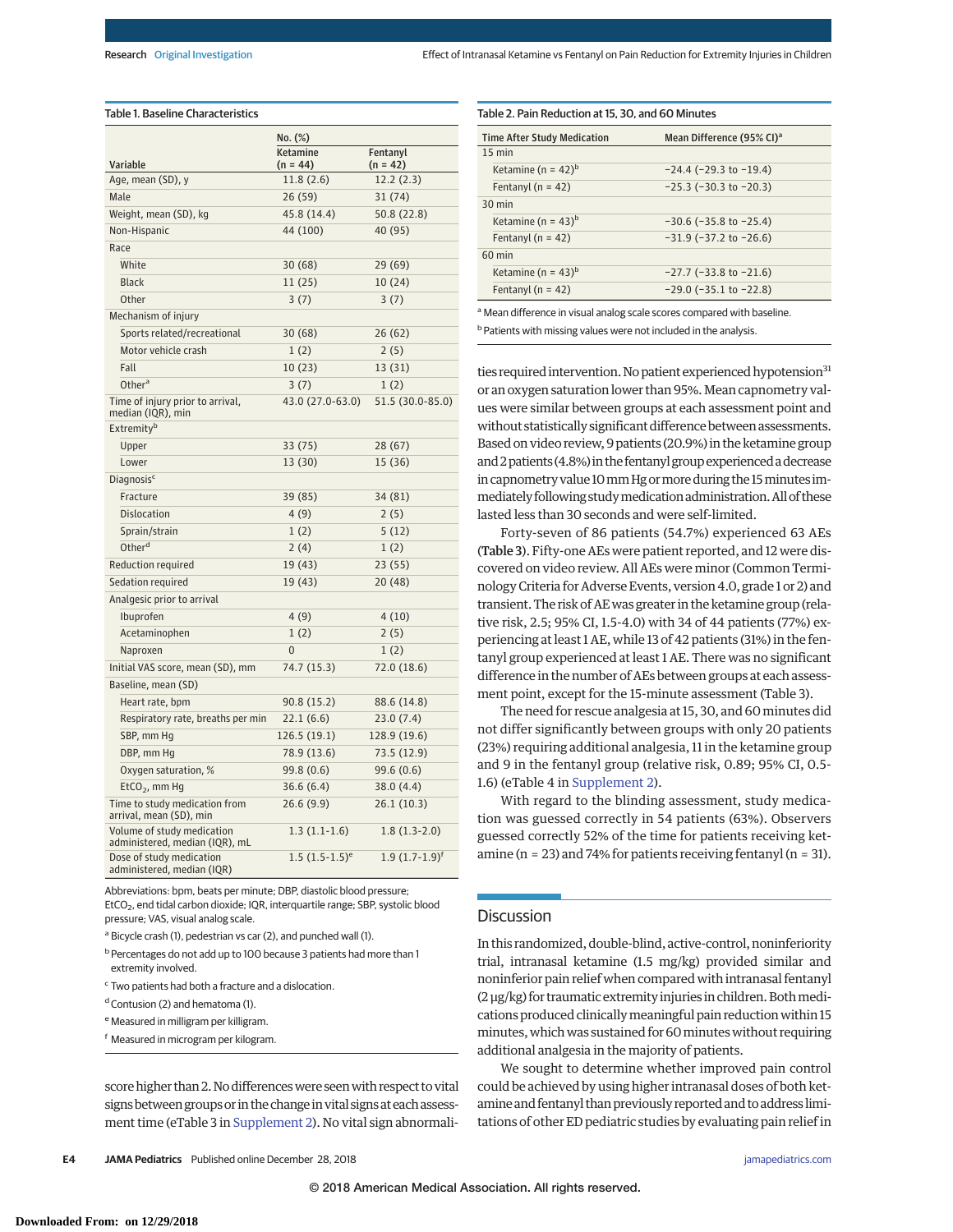#### Figure 2. Difference Between Fentanyl and Ketamine Groups in Mean Pain Reduction and Possible Treatment Differences for Noninferiority Trials





#### **B** Results of a 1-sided *t*-test

| Ketamine better |         |                                         |          | Ketamine worse |  |
|-----------------|---------|-----------------------------------------|----------|----------------|--|
| $-7.36$         |         | 1.30                                    | 60 min   | 9.95           |  |
|                 | $-6.19$ | 1.26                                    | 30 min   | 8.71           |  |
| $-6.09$         |         | 0.93                                    | $15$ min | 7.96           |  |
|                 |         | <b>Treatment Difference for Outcome</b> |          | $NIM = 10$     |  |

Results of a 1-sided t test demonstrating pain reduction with ketamine is noninferior to pain reduction with fentanyl. Lower tail P values were calculated to test whether ketamine is noninferior to fentanyl with a noninferiority margin (NIM) of 10. Noninferiority is indicated by CIs that cross 0 but do not cross the NIM and by P < .05. Ketamine is not superior to fentanyl at any time because all CIs cross O. Reprtined with permission from JAMA.<sup>35</sup>

the absence of routinely administered ibuprofen/acetaminophen through use of a single, validated pediatric pain scale. Surprisingly, the higher doses of ketamine (1.5mg/kg vs 1mg/kg in prior studies) and fentanyl (2 μg/kg vs 1.5 μg/kg in prior studies) in this study did not achieve superior pain relief (mean reductions of 31 mm and 32 mm at 30 minutes for ketamine and fentanyl, respectively) compared with the PICHFORK study<sup>22</sup> (median reductions of 45 mm and 40 mm at 30 minutes for ketamine and fentanyl, respectively) and the study by Reynolds et al<sup>24</sup> (mean reductions of 44mm and 35mm at 20minutes for ketamine and fentanyl, respectively). The reason for this is likely 2-fold. First, in the PICHFORK study, $^{22}$  patients received 10-mg/kg ibuprofen, and in the study of Reynolds et al,  $^{24}$  patients received either 10-mg/kg ibuprofen or 15-mg/kg acetaminophen. Multiple studies have demonstrated the comparative effectiveness of nonnarcotic and narcotic analgesics.<sup>36-41</sup> The contribution of ibuprofen/ acetaminophen to overall pain reduction in the PICHFORK study<sup>22</sup> and the study by Reynolds et al<sup>24</sup> is likely to be important, but the precise effect cannot be discerned. Second, both studies combined pain scales (Faces Pain Scale-Revised and VAS) in reporting pain reduction outcomes. The 6-point Faces Pain Scale-Revised was converted to a corresponding 0-20-40-60- 80-100 scale. The effect of averaging this ordinal scale with the continuous VAS likely inflates pain reduction estimates, as is demonstrated in reported outcomes of subsets of PICHFORK<sup>22</sup>

#### Table 3. Adverse Events by Treatment Group

|                        | Adverse Events, No.            |                |                        |              |  |  |
|------------------------|--------------------------------|----------------|------------------------|--------------|--|--|
|                        | Total (N = $63$ ) <sup>a</sup> |                | At 15 min ( $n = 35$ ) |              |  |  |
| Symptoms               | <b>Ketamine</b><br>Fentanyl    |                | <b>Ketamine</b>        | Fentanyl     |  |  |
| <b>Dizziness</b>       | 9                              | O              | 7                      | O            |  |  |
| Dysphoria/dissociation | $\mathbf{1}$                   | $\Omega$       | $\mathbf{1}$           | $\Omega$     |  |  |
| Unpleasant taste       | 9                              | $\overline{2}$ | $\mathbf{1}$           | $\mathbf{1}$ |  |  |
| <b>Drowsiness</b>      | 21                             | 10             | 17                     | 4            |  |  |
| Nausea/vomiting        | 3                              | $\Omega$       | $\Omega$               | $\Omega$     |  |  |
| <b>Itchiness</b>       | $\mathbf{1}$                   | $\Omega$       | $\Omega$               | $\Omega$     |  |  |
| Vision changes         | $\overline{2}$                 | $\Omega$       | $\mathbf{1}$           | $\Omega$     |  |  |
| Headache               | $\Omega$                       | $\mathbf{1}$   | $\Omega$               | $\Omega$     |  |  |
| Rash                   | $\Omega$                       | $\mathbf{1}$   | $\Omega$               | $\mathbf{1}$ |  |  |
| Light-headedness       | $\overline{2}$                 | $\Omega$       | $\overline{2}$         | $\Omega$     |  |  |
| Nystagmus              | 1 <sup>b</sup>                 | $\Omega$       | $\Omega$               | $\Omega$     |  |  |
| Total                  | 49                             | 14             | 29                     | 6            |  |  |

<sup>a</sup> For the ketamine group, 34 patients reported 49 adverse events. For the fentanyl group, 13 patients reported 14 adverse events.

b Discovered during 30-day telephone call but occurred during initial emergency department visit. There were no problems pertaining to behavior or sleep reported and no other adverse events reported at the 30-day follow-up calls.

patients. Patients reporting only VAS scores (with ages identical to our study)had similar results (median reductions of 35mm and 33 mm at 30 minutes for ketamine and fentanyl, respectively). As only 11% of the ketamine group and 16% of the fentanyl group received either ibuprofen/naproxen or acetaminophen prior to arrival in our study and owing to the use of a single validated pain scale, our estimates of pain reduction are more likely to represent the isolated effect of ketamine and fentanyl more accurately than prior studies.

Similar to the PICHFORK study<sup>22</sup> and the study by Reynolds et al, $24$  we found AEs to be common, minor, and transient with both medications. Approximately half of AEs occurred within the first 15 minutes after administration. Despite using higher doses of both study medications and video review for data collection in the initial 15 minutes after medication administration, our patients experienced fewer AEs overall (63 total AEs in 47 of 86 patients [54.7%] in the present study, 91 AEs in 43 of 73 children [58.9%] in the PICHFORK study,<sup>22</sup> and 170 AEs in 66 of 82 patients  $[80.5\%]$  in the study by Reynolds et al<sup>24</sup>). Drowsiness, dizziness, and unpleasant taste were the most common AEs in all 3 trials. Similar to prior studies, about 75% of AEs were in the ketamine group. One patient in the ketamine group experienced dysphoria/ dissociation and had received an additional dose of intravenous ketamine (0.53mg/kg) for rescue analgesia within 15minutes of study drug administration. The reason for the decreased overall number of AEs in the present study is not entirely clear. We had a similar proportion of patients receive rescue analgesia (the present study, 23%; PICHFORK,<sup>22</sup> 23%; Reynolds et al,<sup>24</sup> 29% received additional study drug and 18% received rescue opioids). Reynolds et  $al<sup>24</sup>$  specifically queried patients regarding each individual AE, which may, in part, explain their increased frequency of AEs.

With regard to sedation, our distribution of University of Michigan Sedation Scale scores over time mirrored those of the PICHFORK study<sup>22</sup> with no patient having a score higher than 2. Although ketamine patients had higher sedation scores overall,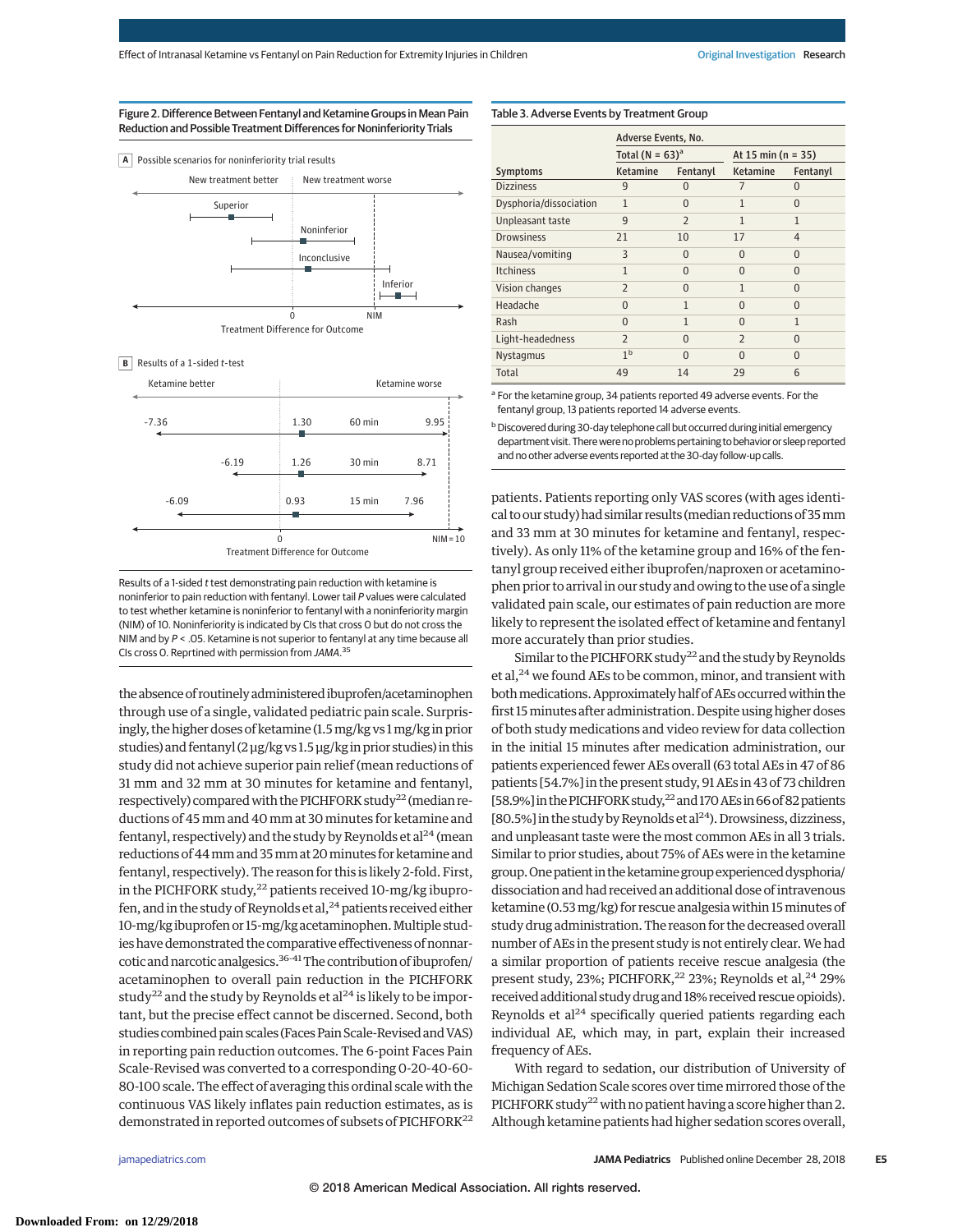this was not clinically meaningful as these patients were still easily aroused with verbal command or light tactile stimulation.<sup>30</sup> Patients were also monitored through video review for hypopneic hypoventilation, a decrease in tidal volume without a change in respiratory rate, which is common in children undergoing ketamine procedural sedation.<sup>42</sup> A decrease in exhaled end tidal carbon dioxide level persisting 30 seconds or longer often occurs just prior to a decrease in oxygen saturation. Eleven patients experienced a decrease in end tidal carbon dioxide of 10 mm Hg or more (9 patients in the ketamine group and 2 in the fentanyl group). These decreases were brief (<30 seconds) and accompanied by a change in respiratory rate but no change in oxygen saturation. Therefore, we suspect that none of the study patients experienced true hypopneic hypoventilation, but additional investigation would be warranted.

Cliniciansmaychooseketamine in lieuofopioids formultiple reasons.Ketamine isuseful inchildrenwhohaveknownAEswith opioids, have developed opioid tolerance as a result of chronic painful conditions, have poor opioid sensitivity owing to genetic predisposition, $7,43$  or in trauma patients with the potential for hypotension.<sup>44</sup> Given that intranasal ketamine is noninferior to intranasal fentanyl with respect to pain reduction, a key advantage of intranasal ketamine is the avoidance of opioids inchildren before administration of procedural sedation. Adverse effects during sedation have been associated with the administration of prior opioid administration; thus, avoiding presedation opioids may decrease sedation recovery time<sup>45</sup> and the risk of serious AEs during sedation, $6$  but further exploration is warranted.

Ketamine is widely available (although a 50 mg/mL concentration is needed for the intranasal route) and monitoring is similar to opioids. However, ketamine should be avoided in patients younger than 3 months or with known allergy.

#### Limitations

There are several potential limitations. We enrolled a convenience sample and do not have data on missed eligible patients to compare with our study sample. This sampling method increased feasibility of study completion but may limit generalizability. However, our results are similar to the existingED pediatric studies investigating these intranasal medications.<sup>22,24</sup> Four patients were withdrawn before medication administration making an intention-to-treat analysis impossible, although data from these patients would be unlikely to affect the overall results. Tomaintain identical volumes in all syringes for blinding purposes, the maximum dose for fentanyl was 100 μg and for ketamine, 100 mg. Therefore, only patientsweighing 50 kg or less could receive the full intended dose of fentanyl while patients weighing up to 65 kg could receive the full intended dose of ketamine.However, there were no statistical differences in pain relief for those underdosed compared with those adequately dosed within and between study groups (data not shown). Our choice of a noninferiority margin of 10 was conservative and based on clinical reasoning and literature regarding the definition of clinically significant pain reduction, which has notable variation.<sup>28,34,46</sup> Without a placebo group, we were unable to determine if splinting or child life specialist interventions contributed to pain reduction. However, it is unlikely that these covariates had a significant influence on the results owing to successful randomization. Finally, the type and dose of rescue analgesia was at the discretion of the primary clinician. However, there were similar occurrences of rescue analgesia between the 2 groups, so this was unlikely to have contributed to differences in pain scores or AEs.

#### **Conclusions**

Intranasal subdissociative ketamine provides effective analgesia that is not inferior to intranasal fentanyl for pain associated with acute extremity injuries in children. Ketamine was associated with more AEs, but all were mild and transient. Ketamine should be considered for pediatric pain management in the emergency setting, especiallywhen opioids are contraindicated or associated with increased risk, such as prior to procedural sedation.

#### ARTICLE INFORMATION

**Accepted for Publication:** October 24, 2018. **Published Online:** December 28, 2018. doi[:10.1001/jamapediatrics.2018.4582](https://jama.jamanetwork.com/article.aspx?doi=10.1001/jamapediatrics.2018.4582&utm_campaign=articlePDF%26utm_medium=articlePDFlink%26utm_source=articlePDF%26utm_content=jamapediatrics.2018.4582)

**Author Affiliations:** Department of Pediatrics, University of Cincinnati College of Medicine, Cincinnati, Ohio (Frey, Florin, N. Zhang, Mittiga); Division of Emergency Medicine, Cincinnati Children's Hospital Medical Center, Cincinnati, Ohio (Frey, Florin, Mittiga); Now with the Department of Pediatrics, Northwestern University Feinberg School of Medicine, Chicago, Illinois (Florin); Division of Emergency Medicine, Ann and Robert H. Lurie Children's Hospital of Chicago, Chicago, Illinois (Florin); Emergency Medicine, Division of Pharmacy, Cincinnati Children's Hospital Medical Center, Cincinnati, Ohio (Caruso); Division of Biostatistics and Epidemiology, Cincinnati Children's Hospital Medical Center, Cincinnati, Ohio (N. Zhang, Y. Zhang).

**Author Contributions:**Drs Frey and Mittiga had full access to all of the data in the study and take responsibility for the integrity of the data and the accuracy of the data analysis. Concept and design: Frey, Florin, Barrett, Mittiga. Acquisition, analysis, or interpretation of data: Frey, Florin, N. Zhang, Y. Zhang, Mittiga.

Drafting of the manuscript: Frey, Y. Zhang, Mittiga. Critical revision of the manuscript for important intellectual content: All authors. Statistical analysis: N. Zhang, Y. Zhang, Mittiga. Obtained funding: Frey. Administrative, technical, or material support: Frey,

Barrett, Mittiga.

Supervision: Frey, Florin, N. Zhang, Mittiga. **Conflict of Interest Disclosures:** Dr Frey reports grants from the American Academy of Pediatrics during

the conduct of the study. No other disclosures were reported.

**Funding/Support:**Thisworkwassupportedby funding from the Division of Emergency Medicine at Cincinnati Children's Hospital Medical Center, where the trial was completed, and by American Academy of Pediatrics Section on Emergency Medicine through the 2016 Ken Graff Young Investigator Award.

**Role of the Funder/Sponsor:** The funders had no role in the design and conduct of the study; collection, management, analysis, and interpretation of the data; preparation, review, or approval of the manuscript; and decision to submit the manuscript for publication.

**Data Sharing Statement:** See [Supplement 3.](https://jama.jamanetwork.com/article.aspx?doi=10.1001/jamapediatrics.2018.4582&utm_campaign=articlePDF%26utm_medium=articlePDFlink%26utm_source=articlePDF%26utm_content=jamapediatrics.2018.4582)

Additional Contributions: Weacknowledge Jenna Dyas, BS, Cincinnati Children's Hospital Medical Center, and Nicole Herron, BA, Cincinnati Children's Hospital Medical Center, who coordinated and supervised data collection; Mary Frey, MSN, CPN, RN, CNL, CPEN, Cincinnati Children's Hospital Medical Center, who provided access to all patient video recordings (data acquisition); Scott Reeves, MD, University of Cincinnati College of Medicine and Cincinnati Children's Hospital Medical Center, who served as the medical monitor, and therefore, was responsible for all safety monitoring; the Clinical Research Coordinator team, physicians, nurses, medics, patient care assistants, and child life specialists of the Division of Emergency Medicine at Cincinnati Children's Hospital Medical Center who assisted with study enrollment; the Office of Clinical and Translational Research who assisted with US Food and Drug Administration correspondence and provided interim monitoring visits throughout the study; and all the patients and families who participated in the PRIME study. No individuals received compensation for their work outside of their salary.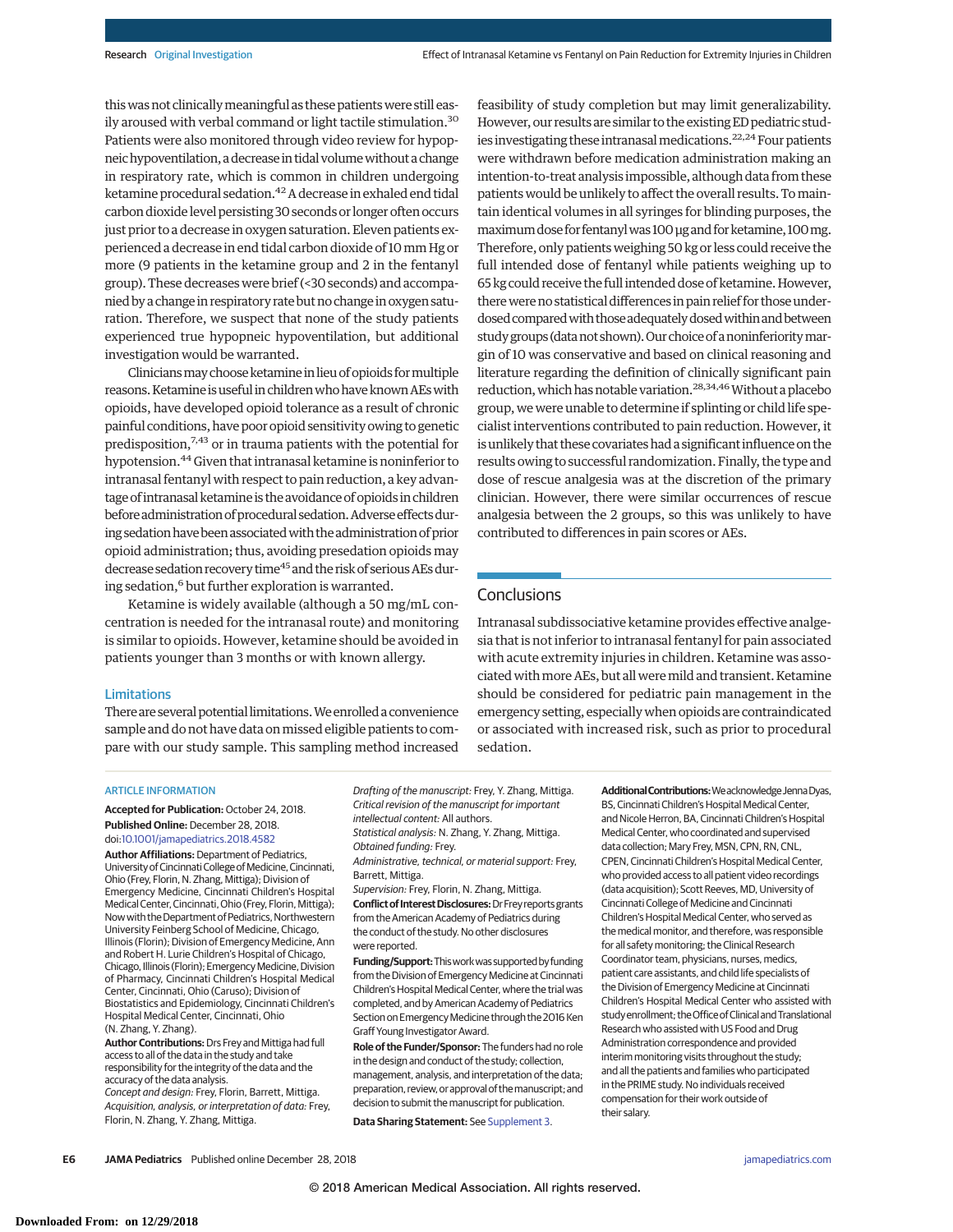#### **REFERENCES**

**1**. Institute of Medicine Committee on Advancing Pain Research Care, and Education. Relieving Pain in America: A Blueprint for Transforming Prevention, Care, Education, and Research. Washington, DC: National Academies Press; 2011.

**2**. Rupp T, Delaney KA. Inadequate analgesia in emergency medicine. Ann Emerg Med. 2004;43(4): 494-503. doi[:10.1016/j.annemergmed.2003.11.019](https://dx.doi.org/10.1016/j.annemergmed.2003.11.019)

**3**. Boccio E,WieB, PasternakS,Salvador-KellyA,Ward MF,D'AmoreJ.Therelationshipbetweenpatientageand pain management of acute long-bone fracture in the ED. Am J Emerg Med. 2014;32(12):1516-1519. doi[:10.1016](https://dx.doi.org/10.1016/j.ajem.2014.09.025) [/j.ajem.2014.09.025](https://dx.doi.org/10.1016/j.ajem.2014.09.025)

**4**. Del Pizzo J, Callahan JM. Intranasal medications in pediatric emergency medicine. Pediatr Emerg Care. 2014;30(7):496-501. doi[:10.1097/PEC](https://dx.doi.org/10.1097/PEC.0000000000000171) [.0000000000000171](https://dx.doi.org/10.1097/PEC.0000000000000171)

**5**. Dong L, Donaldson A, Metzger R, Keenan H. Analgesic administration in the emergency department for children requiring hospitalization for long-bone fracture. [Pediatr](https://www.ncbi.nlm.nih.gov/pubmed/22270501) Emerg Care[. 2012;28\(2\):109-114.](https://www.ncbi.nlm.nih.gov/pubmed/22270501)

**6**. Bhatt M, Johnson DW, Chan J, et al; Sedation Safety Study Group of Pediatric Emergency Research Canada (PERC). Risk factors for adverse events in emergency department procedural sedation for children.JAMA Pediatr. 2017;171(10):957-964. doi[:10.1001](https://jama.jamanetwork.com/article.aspx?doi=10.1001/jamapediatrics.2017.2135&utm_campaign=articlePDF%26utm_medium=articlePDFlink%26utm_source=articlePDF%26utm_content=jamapediatrics.2018.4582)

#### [/jamapediatrics.2017.2135](https://jama.jamanetwork.com/article.aspx?doi=10.1001/jamapediatrics.2017.2135&utm_campaign=articlePDF%26utm_medium=articlePDFlink%26utm_source=articlePDF%26utm_content=jamapediatrics.2018.4582)

**7**. Nagashima M, Katoh R, Sato Y, Tagami M, Kasai S, Ikeda K. Is there genetic polymorphism evidence for individual human sensitivity to opiates? Curr Pain Headache Rep. 2007;11(2):115-123. doi[:10.1007](https://dx.doi.org/10.1007/s11916-007-0008-8) [/s11916-007-0008-8](https://dx.doi.org/10.1007/s11916-007-0008-8)

**8**. Bijur PE, Kenny MK, Gallagher EJ. Intravenous morphine at 0.1 mg/kg is not effective for controlling severe acute pain in the majority of patients. Ann Emerg Med. 2005;46(4):362-367. doi[:10.1016/j.annemergmed.2005.03.010](https://dx.doi.org/10.1016/j.annemergmed.2005.03.010)

**9**. Green SM, Roback MG, Kennedy RM, Krauss B. Clinical practice guideline for emergency department ketamine dissociative sedation: 2011 update. Ann Emerg Med. 2011;57(5):449-461. doi[:10.1016/j.annemergmed.2010.11.030](https://dx.doi.org/10.1016/j.annemergmed.2010.11.030)

**10**. Hirota K, Lambert DG. Ketamine: new uses for an old drug? Br J Anaesth. 2011;107(2):123-126. doi[:10.1093/bja/aer221](https://dx.doi.org/10.1093/bja/aer221)

**11**. Craven R. Ketamine. Anaesthesia. 2007;62(Suppl 1):48-53. doi[:10.1111/j.1365-2044.2007.05298.x](https://dx.doi.org/10.1111/j.1365-2044.2007.05298.x) **12**. Visser E, Schug SA. The role of ketamine in pain

management. Biomed Pharmacother. 2006;60 (7):341-348. **13**. Shimonovich S, Gigi R, Shapira A, et al.

Intranasal ketamine for acute traumatic pain in the emergency department: a prospective, randomized clinical trial of efficacy and safety. BMC Emerg Med. 2016;16(1):43. doi[:10.1186/s12873-016-0107-0](https://dx.doi.org/10.1186/s12873-016-0107-0)

**14**. Shrestha R, Pant S, Shrestha A, Batajoo KH, Thapa R, Vaidya S. Intranasal ketamine for the treatment of patients with acute pain in the emergency department. World J Emerg Med. 2016;7(1):19-24. doi[:10.5847](https://dx.doi.org/10.5847/wjem.j.1920-8642.2016.01.003) [/wjem.j.1920-8642.2016.01.003](https://dx.doi.org/10.5847/wjem.j.1920-8642.2016.01.003)

**15**. Yeaman F, Meek R, Egerton-Warburton D, Rosengarten P, Graudins A. Sub-dissociative-dose intranasal ketamine for moderate to severe pain in adult emergency department patients. Emerg Med Australas. 2014;26(3):237-242. doi[:10.1111/1742-6723.12173](https://dx.doi.org/10.1111/1742-6723.12173) **16**. Andolfatto G, Willman E, Joo D, et al. Intranasal ketamine for analgesia in the emergency department:

a prospective observational series. Acad Emerg Med. 2013;20(10):1050-1054. doi[:10.1111/acem.12229](https://dx.doi.org/10.1111/acem.12229)

17. Beik N, Sylvester K, Rocchio M, Stone MB. Evaluation of the use of ketamine for acute pain in the emergency department at a tertiary academic medical center. Pharmacol Pharm. 2016;7:19-24. doi[:10.4236/pp.2016](https://dx.doi.org/10.4236/pp.2016.71003) [.71003](https://dx.doi.org/10.4236/pp.2016.71003)

**18**. Miller JP, Schauer SG, Ganem VJ, Bebarta VS. Lowdose ketamine vs morphine for acute pain in the ED: a randomized controlled trial. Am J Emerg Med. 2015;33 (3):402-408. doi[:10.1016/j.ajem.2014.12.058](https://dx.doi.org/10.1016/j.ajem.2014.12.058)

**19**. Motov S, Rockoff B, Cohen V, et al. Intravenous subdissociative-doseketaminevsmorphine foranalgesia in the emergency department: a randomized controlled trial.Ann Emerg Med. 2015;66(3):222-229. doi[:10.1016](https://dx.doi.org/10.1016/j.annemergmed.2015.03.004) [/j.annemergmed.2015.03.004](https://dx.doi.org/10.1016/j.annemergmed.2015.03.004)

20. Bowers KJ, McAllister KB, Ray M, Heitz C. Ketamine as an adjunct to opioids for acute pain in the emergency department: a randomized controlled trial. Acad Emerg Med. 2017;24(6):676-685. doi[:10.1111/acem.13172](https://dx.doi.org/10.1111/acem.13172)

**21**. Bredmose PP, Grier G, Davies GE, Lockey DJ. Pre-hospital use of ketamine in paediatric trauma. Acta Anaesthesiol Scand. 2009;53(4):543-545. doi[:10.1111/j.1399-6576.2008.01852.x](https://dx.doi.org/10.1111/j.1399-6576.2008.01852.x)

22. Graudins A, Meek R, Egerton-Warburton D, Oakley E, Seith R. The PICHFORK (Pain in Children Fentanyl or Ketamine) trial: a randomized controlled trial comparing intranasal ketamine and fentanyl for the relief of moderate to severe pain in children with limb injuries. Ann Emerg Med. 2015;65(3):248-254. doi[:10.1016](https://dx.doi.org/10.1016/j.annemergmed.2014.09.024) [/j.annemergmed.2014.09.024](https://dx.doi.org/10.1016/j.annemergmed.2014.09.024)

**23**. Yeaman F, Oakley E, Meek R, Graudins A. Sub-dissociative dose intranasal ketamine for limb injury pain in children in the emergency department: a pilot study. Emerg Med Australas. 2013;25(2):161-167. doi[:10.1111/1742-6723.12059](https://dx.doi.org/10.1111/1742-6723.12059)

**24**. Reynolds SL, Bryant KK, Studnek JR, et al. Randomized controlled feasibility trial of intranasal ketamine compared to intranasal fentanyl for analgesia in children with suspected extremity fractures. Acad Emerg Med. 2017;24(12):1430-1440. doi[:10.1111/acem.13313](https://dx.doi.org/10.1111/acem.13313)

**25**. Hirschfeld G, Zernikow B. Cut points for mild, moderate, and severe pain on the VAS for children and adolescents: what can be learned from 10 million ANOVAs? Pain. 2013;154(12):2626-2632. doi[:10.1016/j.pain.2013.05.048](https://dx.doi.org/10.1016/j.pain.2013.05.048)

**26**. Pediatric & Neonatal Lexi-Drugs. Lexi-Comp, Inc. [https://online.lexi.com/lco/action/home.](https://online.lexi.com/lco/action/home) Accessed January 1, 2016.

**27**. Common Terminology Criteria for Adverse Events (CTCAE). Version 4.0. [https://evs.nci.nih.gov](https://evs.nci.nih.gov/ftp1/CTCAE/About.html) [/ftp1/CTCAE/About.html.](https://evs.nci.nih.gov/ftp1/CTCAE/About.html) Accessed May 29, 2018. **28**. Bailey B, Gravel J, Daoust R. Reliability of the visual analog scale in children with acute pain in the emergency department. Pain. 2012;153(4):839-842. doi[:10.1016/j.pain.2012.01.006](https://dx.doi.org/10.1016/j.pain.2012.01.006)

**29**. von Baeyer CL. Children's self-reports of pain intensity: scale selection, limitations and interpretation. Pain Res Manag. 2006;11(3):157-162.

**30**. Malviya S, Voepel-Lewis T, Tait AR, Merkel S, Tremper K, Naughton N. Depth of sedation in children undergoing computed tomography: validity and reliability of the University of Michigan Sedation Scale (UMSS). Br J Anaesth. 2002;88(2): 241-245. doi[:10.1093/bja/88.2.241](https://dx.doi.org/10.1093/bja/88.2.241)

**31**. American Heart Association. PALS Provider Manual eBook. 1st ed. Dallas, TX: American Heart Association Inc; 2016.

**32**. Bijur PE, Silver W, Gallagher EJ. Reliability of the visual analog scale for measurement of acute pain. Acad Emerg Med. 2001;8(12):1153-1157.

**33**. Todd KH, Funk KG, Funk JP, Bonacci R. Clinical significance of reported changes in pain severity. Ann Emerg Med. 1996;27(4):485-489. doi[:10.1016](https://dx.doi.org/10.1016/S0196-0644(96)70238-X) [/S0196-0644\(96\)70238-X](https://dx.doi.org/10.1016/S0196-0644(96)70238-X)

**34**. Powell CV, Kelly AM, Williams A. Determining the minimum clinically significant difference in visual analog pain score for children. Ann Emerg Med. 2001;37(1):28-31. doi[:10.1067/mem.2001.111517](https://dx.doi.org/10.1067/mem.2001.111517)

**35**. PiaggioG,ElbourneDR,PocockSJ,EvansSJ,Altman DG; CONSORT Group. Reporting of noninferiority and equivalence randomized trials: extension of the CONSORT 2010 statement.JAMA. 2012;308(24): 2594-2604. doi[:10.1001/jama.2012.87802](https://jama.jamanetwork.com/article.aspx?doi=10.1001/jama.2012.87802&utm_campaign=articlePDF%26utm_medium=articlePDFlink%26utm_source=articlePDF%26utm_content=jamapediatrics.2018.4582)

**36**. Clark E, Plint AC, Correll R, Gaboury I, Passi B. A randomized, controlled trial of acetaminophen, ibuprofen, and codeine for acute pain relief in children with musculoskeletal trauma. Pediatrics. 2007;119(3):460-467. doi[:10.1542/peds.2006-1347](https://dx.doi.org/10.1542/peds.2006-1347) **37**. Koller DM, Myers AB, Lorenz D, Godambe SA. Effectiveness of oxycodone, ibuprofen, or the combination in the initial management of orthopedic injury-related pain in children. Pediatr Emerg Care. 2007;23(9):627-633. doi[:10.1097/PEC](https://dx.doi.org/10.1097/PEC.0b013e31814a6a39) [.0b013e31814a6a39](https://dx.doi.org/10.1097/PEC.0b013e31814a6a39)

**38**. Drendel AL, Gorelick MH, Weisman SJ, Lyon R, Brousseau DC, Kim MK. A randomized clinical trial of ibuprofen versus acetaminophen with codeine for acute pediatric arm fracture pain. Ann Emerg Med. 2009;54(4):553-560. doi[:10.1016/j.annemergmed](https://dx.doi.org/10.1016/j.annemergmed.2009.06.005)

[.2009.06.005](https://dx.doi.org/10.1016/j.annemergmed.2009.06.005)

39. Poonai N, Bhullar G, Lin K, et al. Oral administration of morphine versus ibuprofen to manage postfracture pain in children: a randomized trial. CMAJ. 2014;186(18): 1358-1363. doi[:10.1503/cmaj.140907](https://dx.doi.org/10.1503/cmaj.140907)

**40**. Le May S, Gouin S, Fortin C, Messier A, Robert MA, Julien M. Efficacy of an ibuprofen/codeine combination for pain management in children presenting to the emergency department with a limb injury: a pilot study. J Emerg Med. 2013:44(2): 536-542. doi[:10.1016/j.jemermed.2012.06.027](https://dx.doi.org/10.1016/j.jemermed.2012.06.027)

**41**. Friday JH, Kanegaye JT, McCaslin I, Zheng A, Harley JR. Ibuprofen provides analgesia equivalent to acetaminophen-codeine in the treatment of acute pain in children with extremity injuries: a randomized clinical trial. Acad Emerg Med. 2009; 16(8):711-716. doi[:10.1111/j.1553-2712.2009.00471.x](https://dx.doi.org/10.1111/j.1553-2712.2009.00471.x)

**42**. Langhan ML, Chen L, Marshall C, Santucci KA. Detection of hypoventilation by capnography and its association with hypoxia in children undergoing sedation with ketamine. Pediatr Emerg Care. 2011; 27(5):394-397. doi[:10.1097/PEC.0b013e318217b538](https://dx.doi.org/10.1097/PEC.0b013e318217b538)

**43**. Ikeda K, Ide S, Han W, Hayashida M, Uhl GR, Sora I. How individual sensitivity to opiates can be predicted by gene analyses. Trends Pharmacol Sci. 2005;26(6):311-317. doi[:10.1016/j.tips.2005.04.001](https://dx.doi.org/10.1016/j.tips.2005.04.001)

**44**. Tran KP, Nguyen Q, Truong XN, et al. A comparison of ketamine and morphine analgesia in prehospital trauma care: a cluster randomized clinical trial in rural Quang Tri province, Vietnam. Prehosp Emerg Care. 2014;18(2):257-264. doi[:10.3109/10903127.2013.851307](https://dx.doi.org/10.3109/10903127.2013.851307)

45. Losek JD, Reid S. Effects of initial pain treatment on sedation recovery time in pediatric emergency care. Pediatr Emerg Care. 2006;22(2):100-103. doi[:10.1097](https://dx.doi.org/10.1097/01.pec.0000199566.10006.96) [/01.pec.0000199566.10006.96](https://dx.doi.org/10.1097/01.pec.0000199566.10006.96)

**46**. Gallagher EJ, Liebman M, Bijur PE. Prospective validation of clinically important changes in pain severity measured on a visual analog scale. Ann Emerg Med. 2001;38(6):633-638. doi[:10.1067](https://dx.doi.org/10.1067/mem.2001.118863) [/mem.2001.118863](https://dx.doi.org/10.1067/mem.2001.118863)